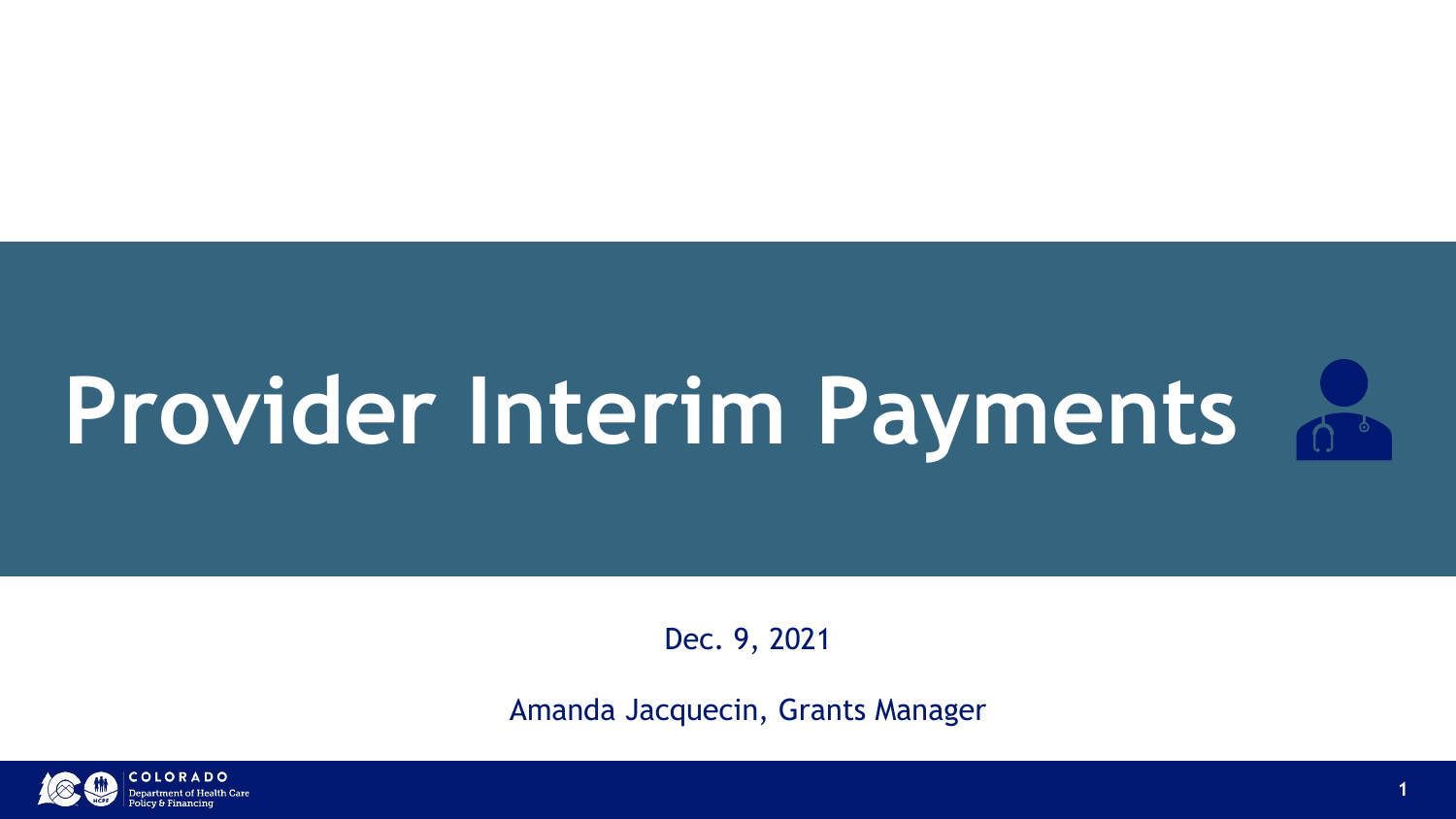### **Former Model**

### Interim Payment Example

During Q4 2020, eligible providers will receive <u>an interim payment totaling their Q4 2019</u> Health First Colorado revenue.

Example: \$50,000 Interim Payment to Provider (based on Q4 2019 revenue)

\$25,000 Grant= Funded by local health foundations, no repayment required

\$25,000 loan= 0% interest loan with a one-year repayment period

The example demonstrates the value of the interim payment for a provider that received \$50,000 in Health First Colorado Fee-for-service revenues in Q4 2019.



**Regular Claims** Reimbursement

Providers continue to bill for services provided and receive payment for those services in Jan 2021.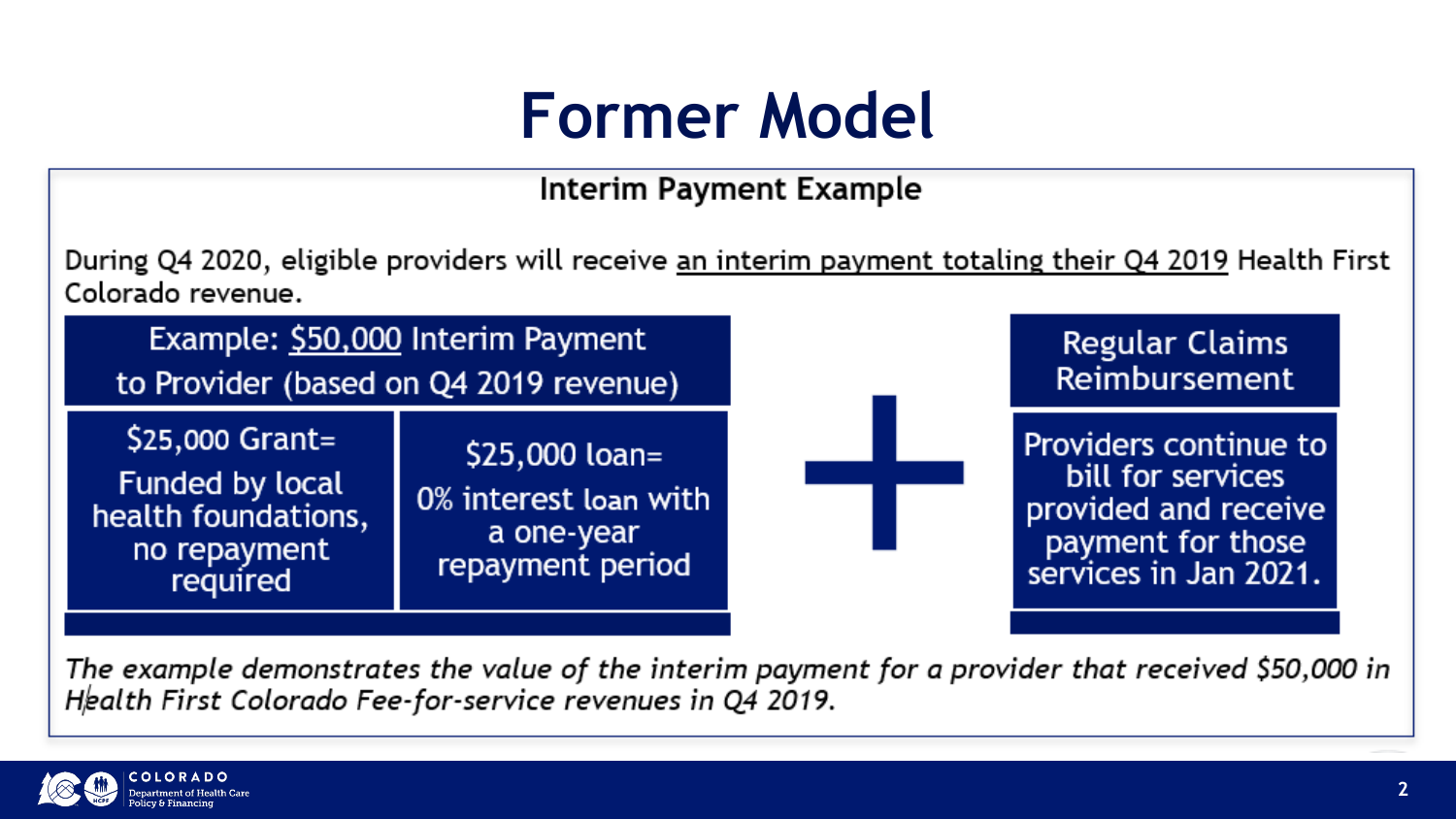# **3 Rounds of Interim Payments**

### Round 1

- 14 clinics
- \$588k in awards
- Dept. integrated billing

## Round 2

- 1 clinic<sup>\*</sup>
- \$96k in award
- Using 2020 Data
- 39 clinics
- \$1.8million in awards
- Self-attest to integration



### Round 3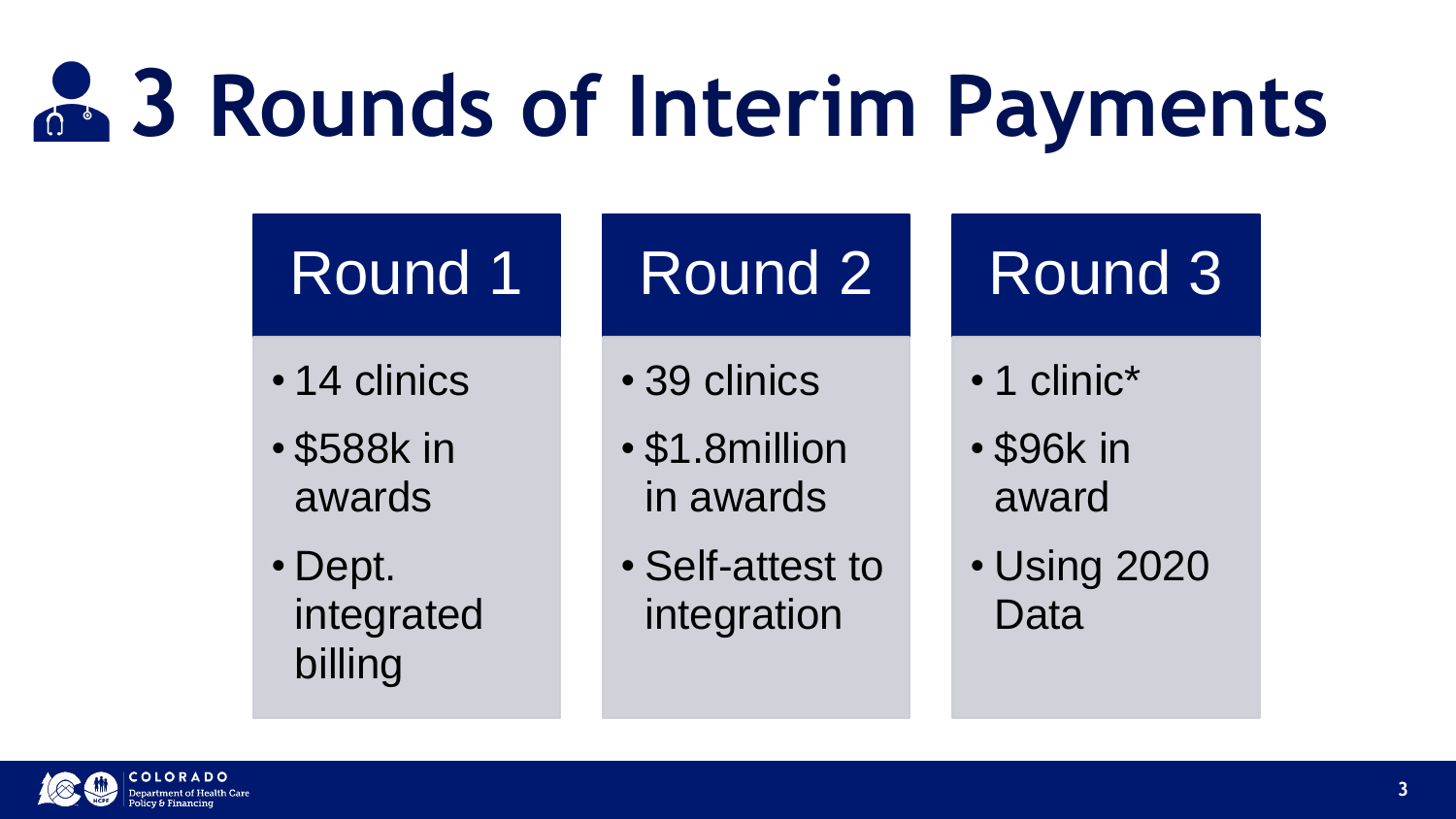

**4**

18 school-based clinics 12 FQHCS 9 Pediatricians 6 Clinics 5 Safety-Net Providers 3 Private Practices 1 Rural Health Clinic

### **Remaining Funds:** \$585k





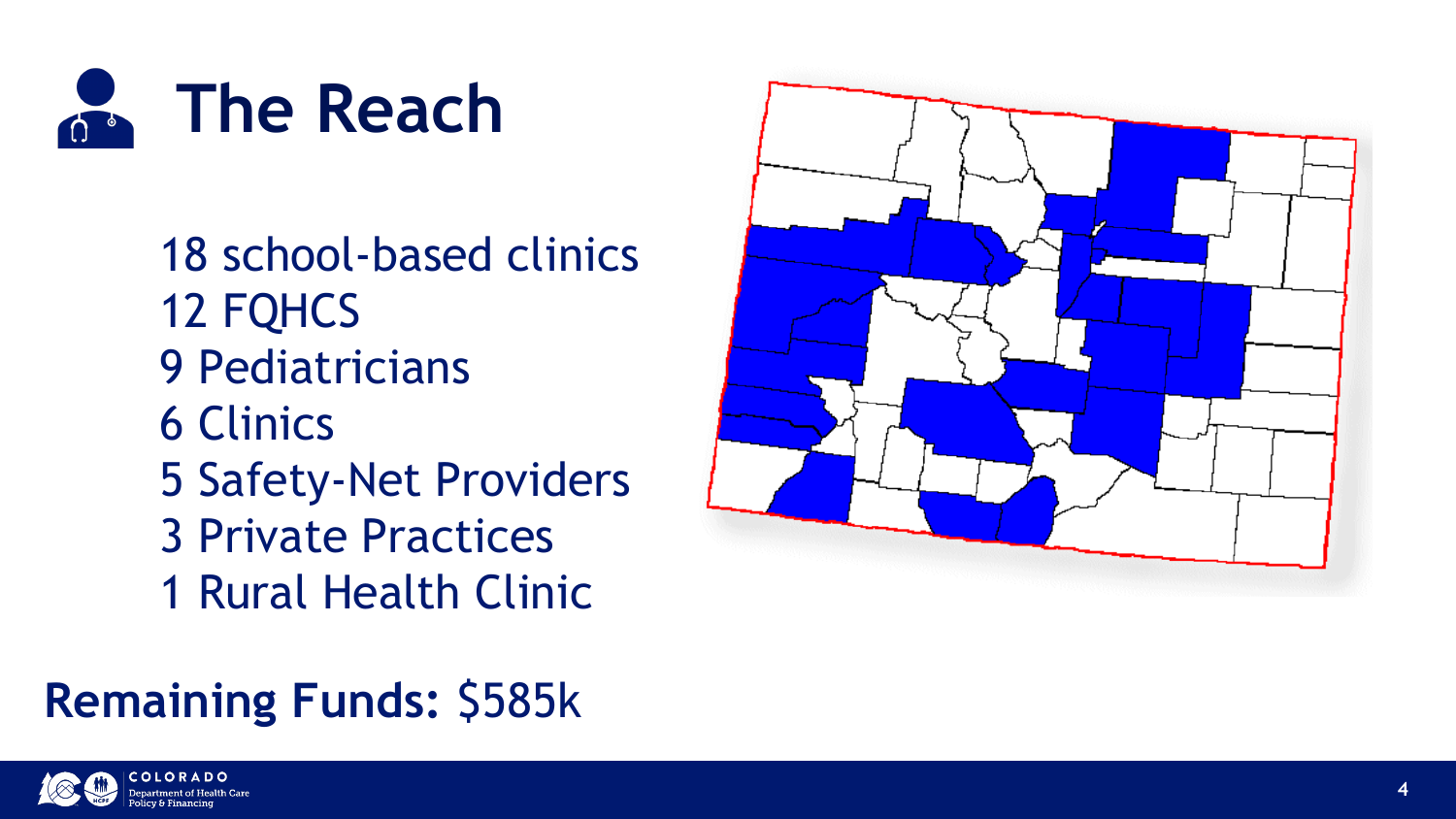## **What should we focus on next?**

**Purpose:** to support primary care providers (PCMPs) serving Health First Colorado members and integrated care models

### **Ideas:**

- Incentive for a vaccination catch up program for children
- Incentive for Cavity Free at 3
- Become a certified NCQA medical home
- Enroll in the APM2 program
- Outreach for end of PHE and impact on Medicaid Eligibility
- General Dental Support\*
- Incent clinics to offer evening and weekend hours\*
- Support dental health\*

**Timeline:** Most likely to end at the same time as current grant funding August 2022

\*Ideas generated from ACC Provider & Community Experience Meeting 12.9.21